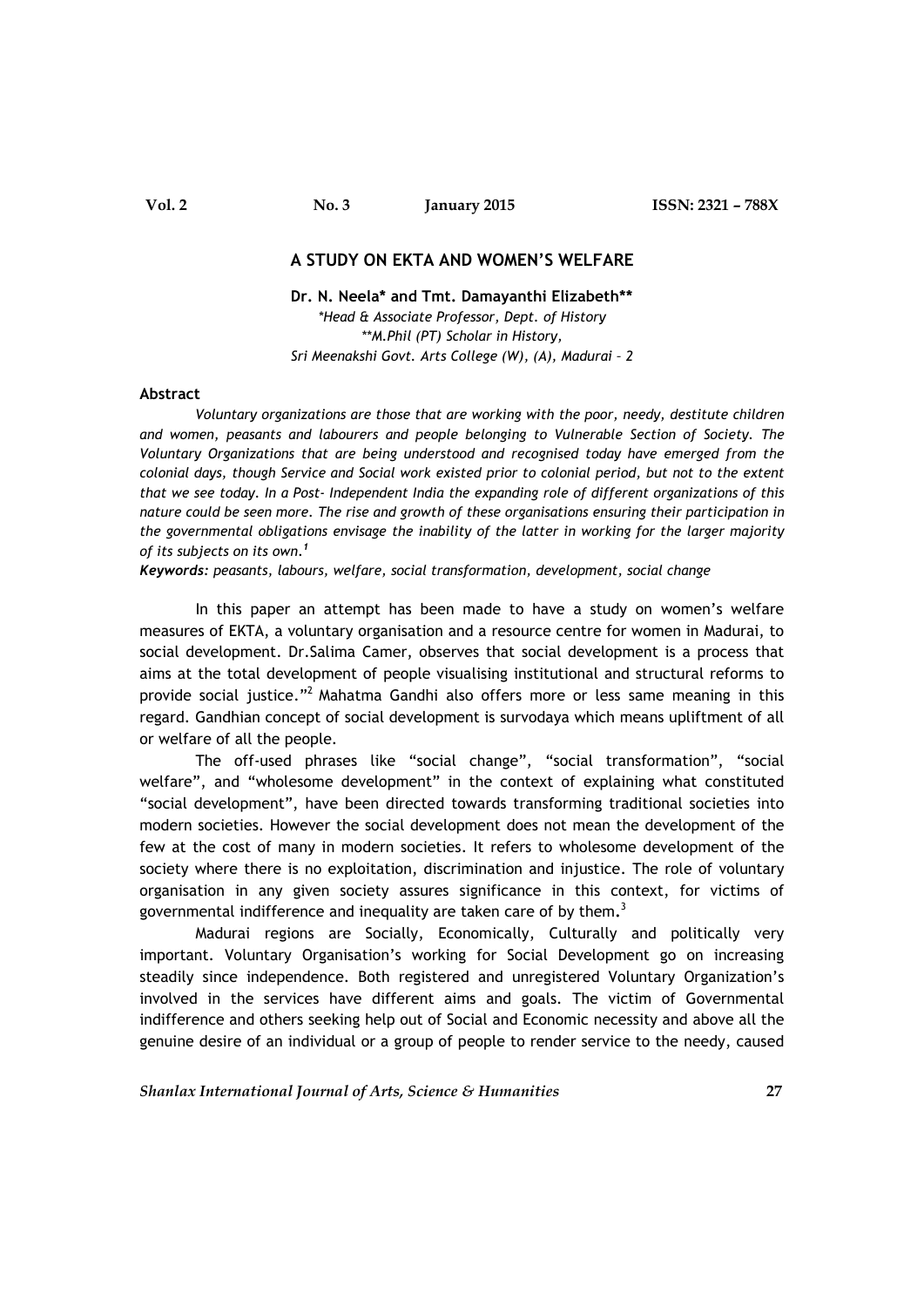**Vol. 2 No. 3 January 2015 ISSN: 2321 – 788X**

the rise and growth of a number of Voluntary Organization's in India in general and Tamil Nadu in particular. They are Ideological, Secular, Religious and Communal Oriented. They render service within their limitations and concentrate on specific fields**.** 4

EKTA is started by Bimla Chandra Sekar in 1990 in Madurai. Located at 73, Williams cottage, S.S.Colony, Madurai-625016, EKTA has been working for youth and women welfare. It has been organising meetings, lectures, seminars, workshop and training programmes for women and makes them aware oftheir rights and involves them in social, economic and political activities. It serves as a resource centre for women in Madurai**.** 5

### **Aims and Objectivies**

The aims and objectives of EKTA are to work for the empowerment and advancement of women facilitating women to become active partners in building a genderjust society; to organise seminars, workshops, training programmes, lectures, meetings etc., in furtherance of the aims, objects and concepts of women development; to give information and documentaries on a variety of issues related to women; to work for the empowerment of women; to extend solidarity to women's in initiatives with similar goals; to involve in a continuous dialogue with women students, facilitating them to be gender sensitive; and to take up research programmes, to study in depth the issues related to women, with a future projection for action**.** 6

#### **Management**

An Executive committee looks after the activities of EKTA. It consists of seven members: one President, one Secretary, one Treasurer and four Executive members**.** 7

#### **Funds**

EKTA takes care of women's welfare. It receives government assistance and Foreign Funds. Subscription and donation form the sources of income for EKTA**.** 8

# **Women's Welfare**

After many rounds of informal discussions with different constituencies, the 'STUDY CIRCLE' was initiated by EKTA on  $14<sup>th</sup>$  January, 1992. The objective was to create a space for women from different professional backgrounds to come together to discuss, debate on women's issues and thereby evolve strategies for collective action.

The forum meets periodically and discusses important current issues; organizes lectures, shares information and exchanges views. The issues discussed include the following: Supreme Court guidelines on prevention of sexual harassment at the workplace; need to monitor the enforcement of SC guidelines, particularly the formulation of Committee against violence in Government Departments, educational institutions and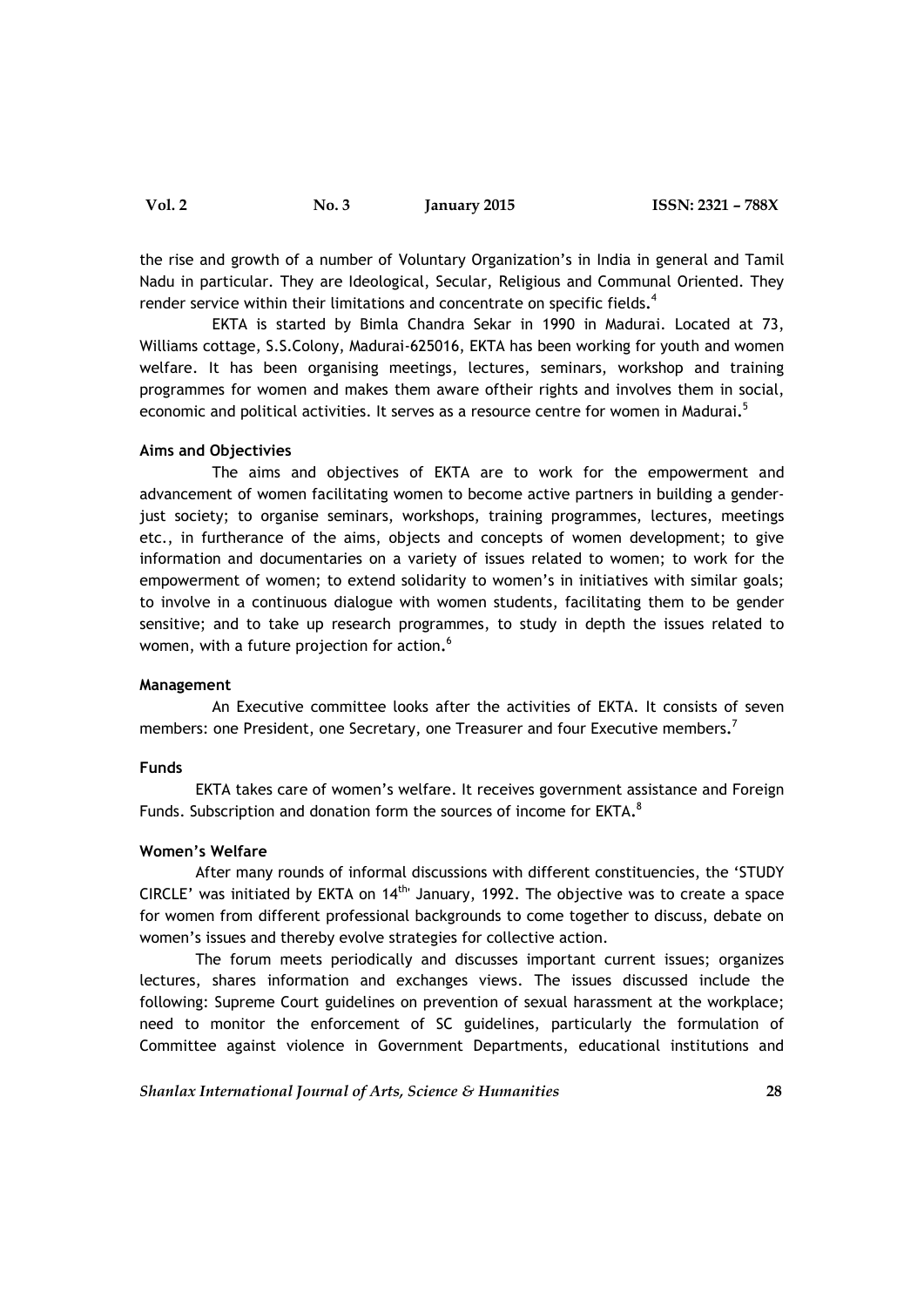NGOs; enforcement of the Prevention of Domestic Violence against Women Act, impact of war on women and children**.** 9

EKTA underwent number of Research Studies namely Socio economic status of Women migrants in Madurai Slums in 1994, Changing scenario in employment pattern for women in 2000, Forms of violence faced by Women in 2002, Functioning of GramaSabha in 6 districts of Southern Tamilnadu in 2003, Gender concerns in the context of Tsunami in 2005, The factors responsible for the incidence of HIV/AIDS and their impact on Women in 2007, Family Courts in Tamil Nadu in 2008, "Single but not alone" A survey report on the situation of single women in select villages of Cuddalore district in 2008 and A Study on 498-Ain 2010**.** 10

Its publications are Pathu Pengal Mithikum Cycle in1992, Anathikkam (patriarchy) in 1993, Platform For Action in 1994, Namathu Udalum Seyal padukalum in 1994, 73 vathu Satathirutha Masoda1994, Paraka Thudikirom in 1995, Sudandira Poratta Valvilsila Pakangal in 2000, Paliyalai PorinthuKolvom (Understanding Gender) in 2003, CEDAW in 2004, Namathu Udal Namathe in 2006, Engal Urimayum ManithaUrimaye in 2007, Sigarathai Nokke in 2007, EvarkalinVazhvu or EatchiaPayanam in 2007, CEDAW Concluding Comments in 2008, NamathuVazhvumVaralaruAgum in 2001, Gender and Masculinity TOT Report in 2009 and Protection of Women from Domestic Violence Act -2005 in 2007**.** 11

#### **Survey on Single Women**

A survey on the situation of single women confirmed the lack of access to livelihood options leading to economic stress and lack of social security and recognition causing greater vulnerability among women particularly the single women. There upon, the women and the single women have been organized into groups and discussions held focusing on strategies to strengthen their livelihood base and also their legal rights.

# **Promotion of Women's Rights through Advocacy and Campaigns**

EKTA promotes networking among women to influence for appropriate implementation of existing policies and laws, apart from demanding for relevant amendments and enactment of new laws. It is actively engaged in advocacy and policy dialogues at the state and National level for effective implementation of the protection of women from Domestic Violence Act-2005 and formation of Complaints Committees under Prevention of Sexual Harassment at Workplace. It is also a part of National forums that contribute to action and monitor the obligations to the International Conventions/ Treaties like CEDAW, Beijing Platform for Action (PFA), ICPD and United Nations Convention on Child Rights (UNCRC) to which India Government is a signatory. The specific objectives of this initiative are to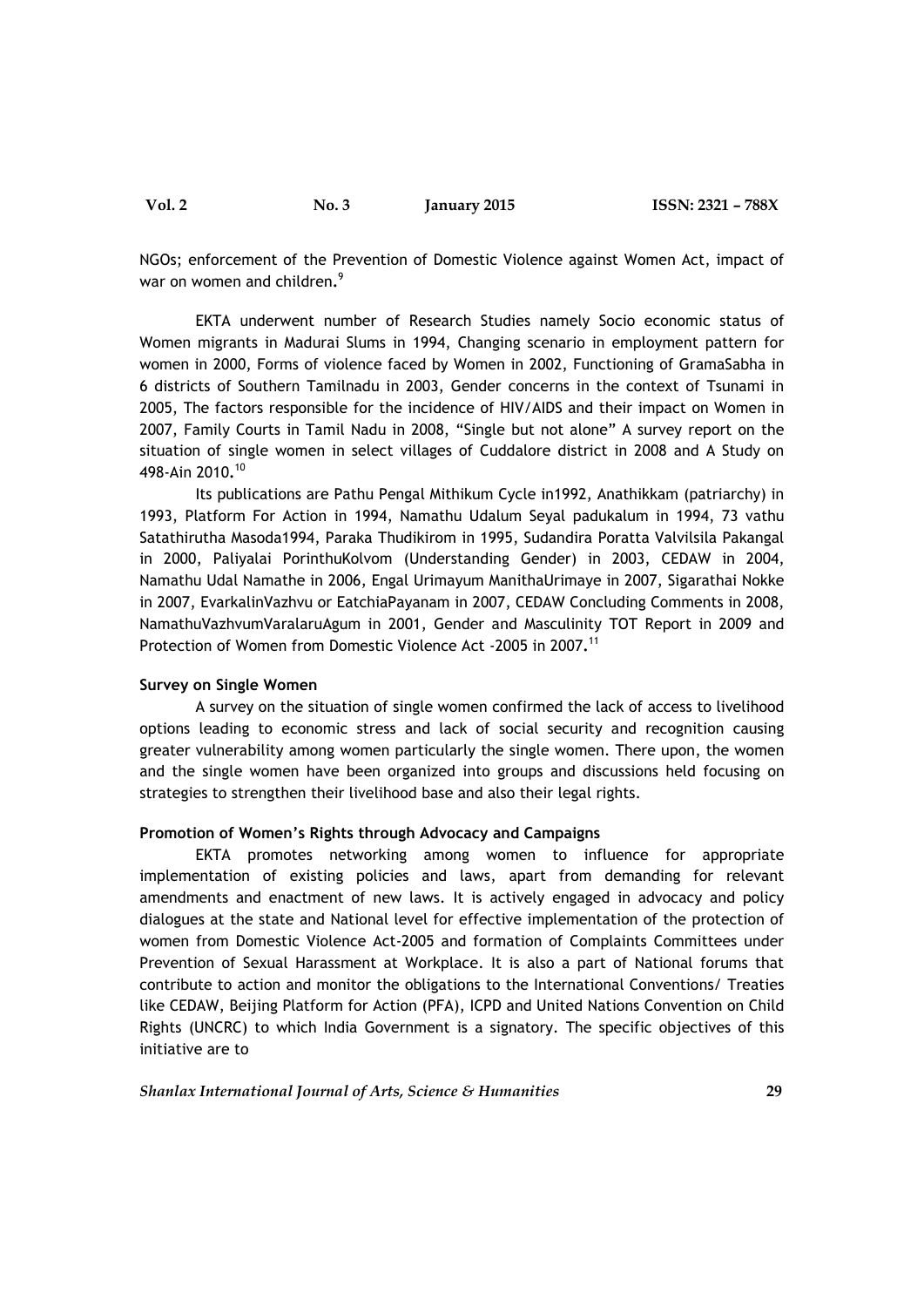- Strengthen the linkage between various interest groups through networking to address issues of Violence against Women
- Disseminate information in the form of posters, handbills, campaign alerts to the interest groups to rally around key issues concerning women and evolve collective decisions and
- Gather knowledge about various issues and other current trends.

In the past, it has concretely advocated for the following concerns along with other organizations;

- Girl Child Policy for the human development report of Tamil Nadu (2003)
- Protection of Women from Domestic Violence passed in 2005
- Formation of Complaints Committee in different institutions in Tamil Nadu Keeping with the guidelines of Supreme court against sexual harassment (1997).
- Lobbying with the political parties for 33% reservation for women in Parliament and legislative assemblies, through the campaign is yet to yield Results. However, a change in public attitude is visible as more women are Contesting in general seats (not just seats reserved for women) in local body Elections.<sup>12</sup>

#### **On Going Advocacy and Lobbying Efforts of EKTA**

## **Violence against Women**

In this context EKTA in 1994 launched the 16 days campaign against gender based violence (Nov-25 to Dec-10) and initiated WOMEN IN BLACK demonstration in Madurai. On every third Thursday a group of women in black dress stood in silence for one hour (5-6pm) in front of the Madurai Railway Station holding placards to politicize the issue of violence against women. Hand bills were distributed and discussions on issues were held after this stipulated time. The support from public, media and also the police created the much needed public visibility to the issue of violence against women. The impact of this was seen in the number of men, women and families coming for counselling, support and guidance. During this period, EKTA also took up cases of individual women who were victims of violence and through this promoted a common platform to campaign against violence, ranging from family to custodial violence at work place.

Signature campaigns, street protests and public meeting and were platform was used as platforms to create public awareness and thereby exerting pressure on the law and order authorities to punish the culprits of those indulging in violence against women March  $8<sup>th</sup>$ , women's day was observed collectively to reflect on the emerging issues of women in all the realms of women's lives. EKTA was also an active member in the campaign against female infanticide and many other local and regional campaigns on this issue.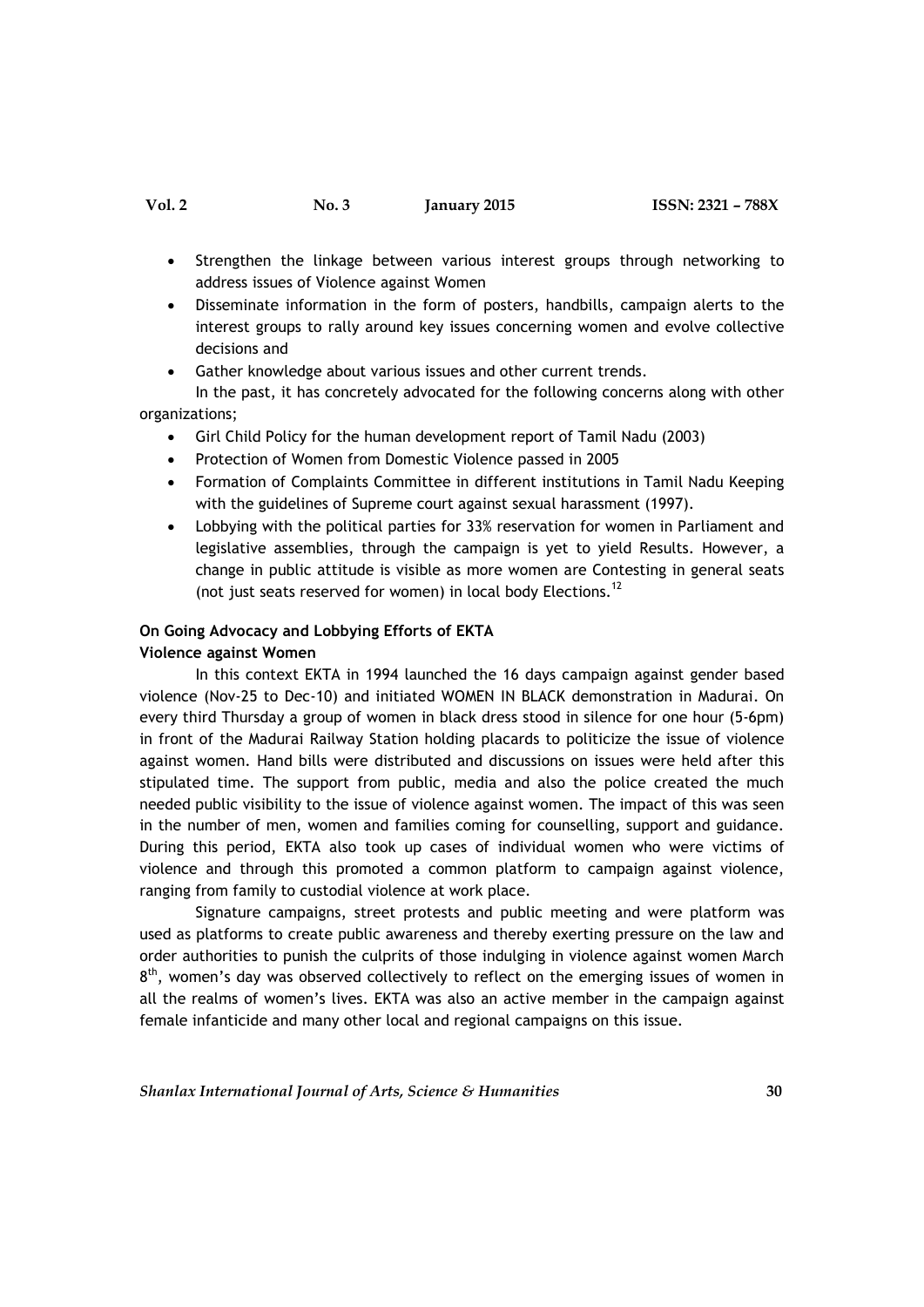# **Monitoring of Functioning of PWDVA**

With the enactment of the Protection of Women from Domestic Violence Act, Indian women's movement can rejoice on having achieved a milestone long overdue. However, after achieving the first milestone, the journey towards domestic violence-free life for women has just begun. It has been seen that countries have strong laws but if not implemented properly fail to serve the very purpose for which they were drafted. The need today is to make effective utilization of this piece of legislation to protect women and to provide them some relief from being revitalized.

EKTA is closely associated with Lower's Collective and also holds membership in Women Power Connect (WPC) who is engaged in monitoring the implementation of this awareness at various levels and also the monitoring of the country wide implementation of this Act. To strengthen the monitoring process at state level it engaged in awareness programmes, trainings at various levels and organizing interface with different stake holders involved in the implementation of this Act on a regular basis**.** 13

A Nationwide Campaign called Reservation Express was launched by ANHAD, a Delhi based organization in collaboration with women's organization across the country, to create public pressure towards the passage of this Bill. EKTA is one of the e coordinators in Tamil Nadu.

EKTA has conducted trainings at various levels and its team is represented in the committees of various institutions. Posters in both Tamil and English explaining about this committee was printed and widely distributed for reference and use**.** 14

Gender inequality is not women's issue but a larger socio-political and development issue. Therefore, though empowerment of women and girls is absolutely essential, sensitizing men and boys are a pre-requisite. While all men are not to blame for the oppression of women, they all benefit from this patriarchal society that privileges men over women in terms of access to power, resources and learning that encourages men to use violence as a tool to control women. In fact, qualities such as aggression are celebrated. Womenand men are socialized to value the so called masculine virtues as inherently superior to value the so called feminine ones. Therefore, there is a need to change the mind set of men as well as women. If men knowingly or unknowingly play the part of superiors and exercise power over women, then clearly they are the part of the problem that arises against this violence. And if so, they must be the art of the solution too. Men who understand this and want to do something about this can help other men to examine the violence that is in them. In fact initiatives to make other men non-violent should be encouraged. Therefore EKTA as an art of its mission towards gender equality works consistently with the sensitization of men and boys along with women and girls.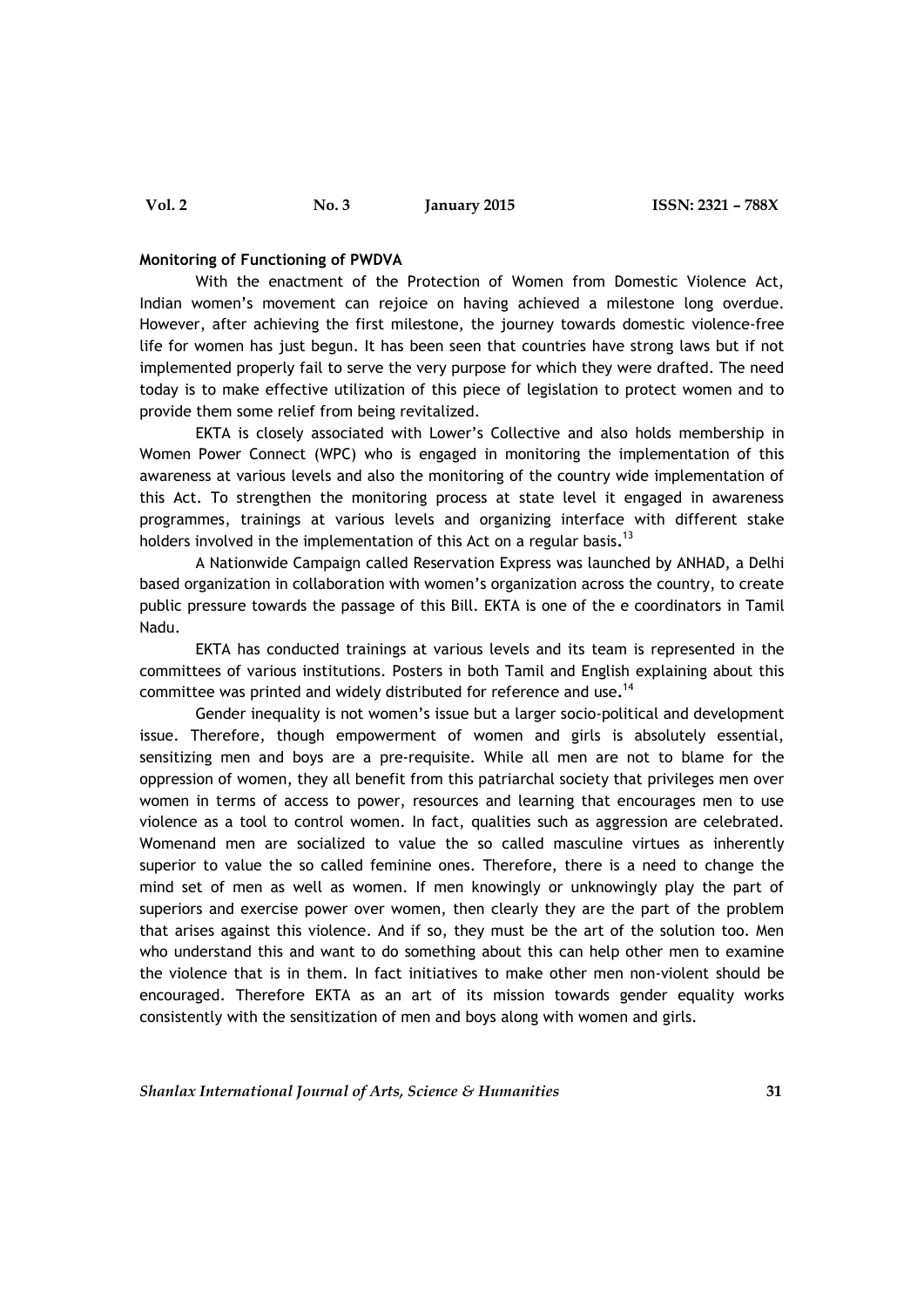With leadership of the male members in its General Body of EKTA, the White Ribbon Campaign was launched in the year 2000 since then, the campaign has undertaken various activities like holding public meetings organizing writers' meet, film shows and facilitating debate and discussions among youth to create awareness and influence men to drop the weapon of violence against women**.** 15

Apart from this, training programs on gender and masculinities are conducted on a regular basis for women and men, seminars and workshops in various colleges and universities have become a regular feature. A networking at the south Asia region is in its initial stage.

### **Field Intervention Programme at Cuddalore District**

In the aftermath of Tsunami, on 25, EKTA initiated a study on Gender and Tsunami in collaboration with NGOs and affected community women in nine districts of Tamil Nadu. During the interaction with the women from the coastal communities the vulnerability of the single women emerged as a key issue. The livelihood needs of women in general and single women in particular remained unaddressed. The women were not recognized as working people and therefore they did not receive any compensation. It was observed that the Irulas and other marginalized communities working on the river beds were affected by Tsunami but were completely left out in the compensation package. School dropouts, early marriage, child labour, migration, unwed pregnancy mal nutrition and anaemia were the other predominant issues found in this region.

Following this understanding EKTA identified 21 villages in Cuddaloredistricts(the second worst hit district) and directed its work with children, adolescent girls and single women. The working villages have 685 single women. At present, there are 231 adolescents who have dropped out from schools, because of their failure in  $10^{th}$  and  $+2$ .

CESVI an Italian donor came forward to support the EKTAs initiative with focus on protection and promotion of child rights. Since then using the framework of UN-CRC activities have been undertaken to protect and promote the rights of children in these villages in particular and districts at large**. 16**

The women development is given due importance by the government as well as the EKTA. There are many social problems regarding women in our country viz., general discrimination, unemployment, underemployment, dowry problems, atrocities committed on women and sexual harassment at work place. EKTA rendered service to women through short –stay homes family counselling centres, training centres and employment units. Women awareness campaigns through seminars and public meetings made a change in the attitude of the society towards women.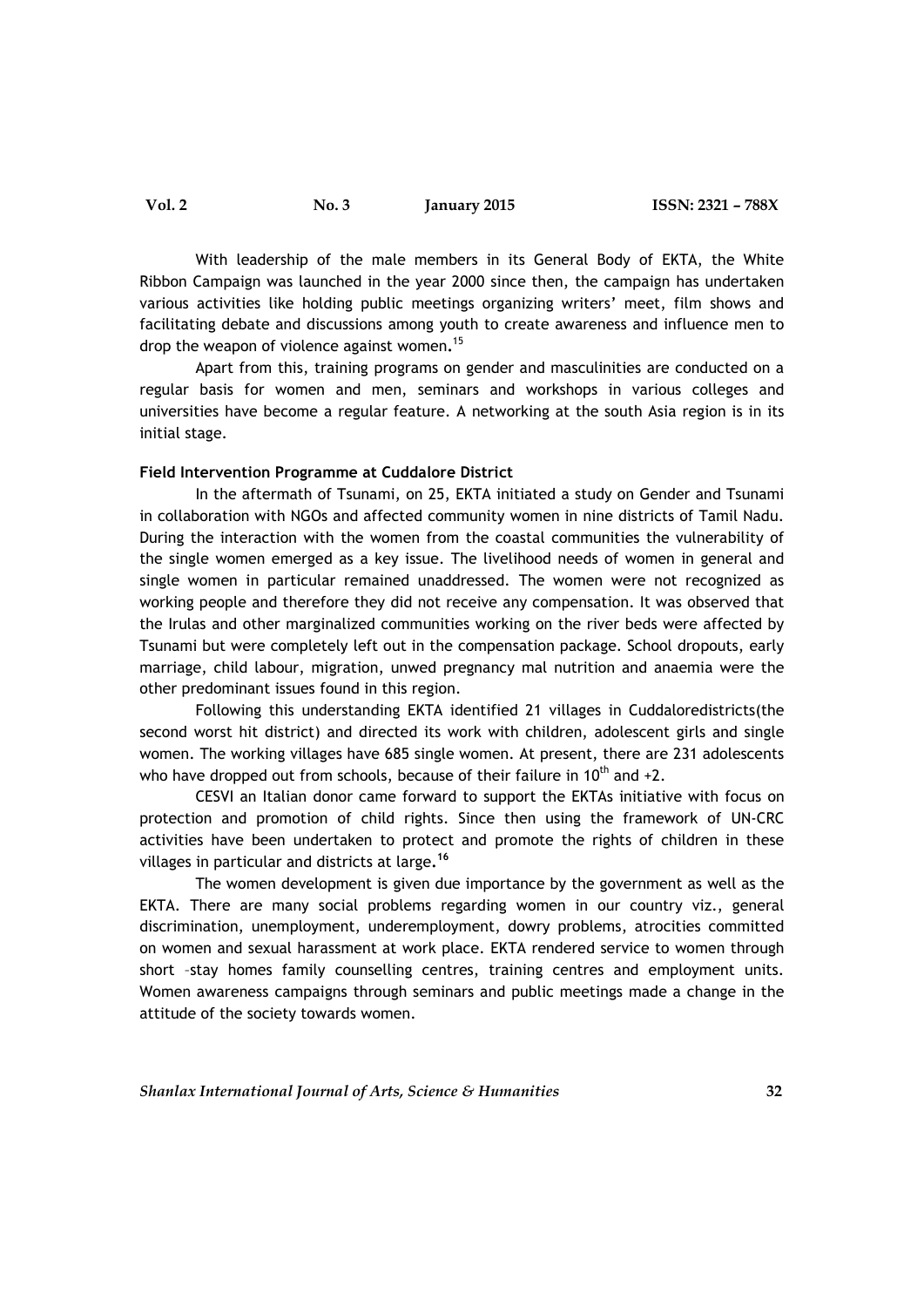EKTA implemented multifaceted programmes for the development of women.It founded a home for destitute girls, young widows and deserted wives to infuse confidences and strength in them through education and vocational training. It provides psychological and legal support to ventilate and overcome from the desperate mentality.

The concept of development of women has been modified as empowerment of women. The NGOs on understanding th3e concept of empowerment of women started to implement programmes to sensitize the women to contest in Panchayat elections. The NGOs conducted meetings for the elected candidates from GRAM PANCHAYAT to district Panchayat council to make them aware on their rolls in the system.

The NGOs motivated the women to setup micro-enterprises which will lead to the all-round development of womenfolk. The ability of the women make money through economic activities and to participate as elected bodies in the local Panchayat systems, the women are being empowered as expected by Gandhiji. The NGOs have contributed to a greater extend for empowering the women by implementing various programs.

Children are most important assert to the nation and therefore government has been implementing many programs to the welfare of children. The problem relating to the children are increasing because of varied reason. The EKTA established homes for Orphan and destitute children. Great care is taken till a boy or girl is married or given adoption even care is taken after the marriage and adoption.

The school drop –outs also pose major problems in the district. It is due to the poor economic background of the family and the children are seen as child labour working in industries. Many VOs take up the cause of the children and organize literacy programs for them besides actively indulging in propaganda campaign against child labour. As children are the most vulnerable group in the society, EKTA implements a number of programs to develop and rehabilitate the children.

The contribution towards the elimination of child labour, ensuring education to the children rehabilitation of bonded child labourers EKTA improved the educational status of the children in the district.

Children are most important assert to the nation and therefore government has been implementing many programs to the welfare of children. The problem relating to the children are increasing because of varied reason. The NGOs established homes for Orphan and destitute children.

The school drop –outs also pose major problems in the district. It is due to the poor economic background of the family and the children are seen as child labour working in industries. EKTA takes up the cause of the children and organize literacy programs for them besides actively indulging in propaganda campaign against child labour. As children are the